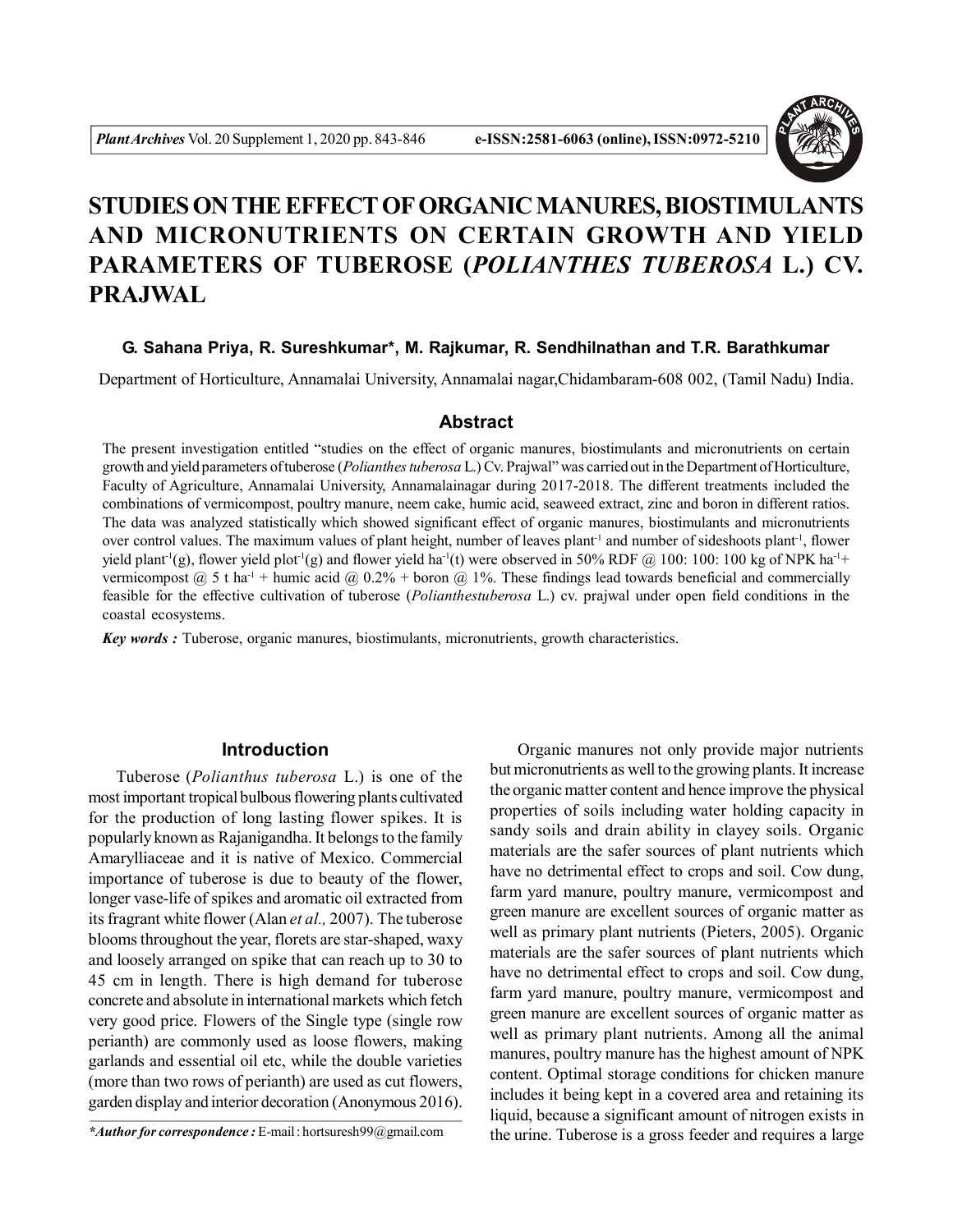quantity of NPK both in the form of organic and inorganic fertilizers (Amarjeet *et al.,* 2000). A plant biostimulant is any substance or microorganism applied to plants with the aim to enhance nutrition efficiency, abiotic stress tolerance and/or crop quality traits, regardless of its nutrients content (Jardin, 2015). Micronutrients are essential for better growth of tuberose. The micronutrients are responsible in activating several enzymes (catalase, peroxidase, alcohol dehydrogenase, carbonic dehydrogenase, tryptophan synthease, etc.) and involve them self in chlorophyll synthesis and various physiological activities by which plant growth and development are encouraged (Kumar and Arora, 2000). The use of growth stimulants, organic manures and micronutrients has brought about a sort of revolution in the floriculture industry. Present research work was planned to investigate the best effect of organic manures, biostimulants and micronutrients of tuberose under open field conditions in the coastal ecosystems.

#### **Materials and Methods**

The experiment was conducted in the agro-climatic conditions of Annamalai Nagar at floriculture yard, Department of Horticulture, Annamalai University, Chidambaram region features a hot summer climate with maximum temperature of 38°C and minimum of 17.5 °C with annual average rainfall of 1235 mm and consider good for tuberose cultivation. The corms of the single variety of tuberose were sown after dipped in carbendazim fungicide  $2 \text{ g litre}^{-1}$  of water for 15 minutes. The treatments were replicated three times during the month of February. The certain growth parameters including plant height, number of leaves plant<sup>-1</sup> and number of sideshoots plant-1and yield parameters like flower yield plant<sup>-1</sup>(g), flower yield plot<sup>-1</sup>(g) and flower yield ha-<sup>1</sup>(t)were observed by using organic manures and foliar application of biostimulants and micronutrients. Randomized block design was used to evaluate the results statistically and LSD (least significant difference) at 5% were calculated according to the method described by Panse and Sukhatme (1978).

## **Results and Discussion**

#### **Growth characteristics**

**Plant height (cm):** The data on plant height are shown in table 1. The plant height at different stages of growth differed significantly. Among various treatments, the maximum plant height was observed in  $T<sub>4</sub>$  (50 % RDF@ 100: 100: 100 kg NPK ha<sup>-1</sup> +vermicompost @ 5 t ha<sup>-1</sup> + humic acid @ 0.2 % + boron @ 1%) at 60 DAP (22.88 cm), 90 DAP (48.78 cm) and 120 DAP (64.84

cm). It was followed by  $T_s (50\% \text{ RDF} \text{ @ } 100: 100: 100$ kg NPK ha<sup>-1+</sup> poultry manure  $@ 10$  t ha<sup>-1</sup> + seaweed extract @ 2000 g sq.m<sup>-1</sup> + zinc sulphate @ 0.5%), whereas the minimum was found to be in  $T_{13}$  (control) at 60 DAP (15.52 cm), 90 DAP (39.62 cm) and 120 DAP (54.79 cm).

**Number of leaves plant-1:** The data with respect to number of leaves plant<sup>-1</sup> are presented in table 2. Among the treatments, plants treated with 50 % RDF $@$ 100: 100: 100 kg NPK ha<sup>-1+</sup> vermicompost  $(a)$  5 t ha<sup>-1</sup> + humic acid @  $0.2 \%$  + boron @ 1% (T<sub>4</sub>) showed the highest number of leaves plant<sup>-1</sup> at 60 DAP (28.71), 90 DAP (44.65) and 120 DAP (51.72), it was followed by  $T_{s}$  (50% RDF @ 100: 100: 100 kg NPK ha<sup>-1+</sup> poultry manure @ 10 t ha<sup>-1</sup> + seaweed extract @ 2000 g sq.m<sup>-1</sup> + zinc sulphate  $\omega(0.5\%)$ . The minimum number of leaves plant-1 at 60 DAP (21.42), 90 DAP (36.47) and 120 DAP (42.27) was found in  $T_{13}$  (control).

**Flower yield plant-1(g):** The data regarding flower yield plant<sup>-1</sup> are presented in Table 4. The treatments differed significantly for this trait. Among the treatments, T4 (50 % RDF@ 100: 100: 100 kg NPK ha-<sup>1</sup>+vermicompost @ 5 t ha<sup>-1</sup> + humic acid @ 0.2 % + boron @ 1%) recorded the highest flower yield (206.67 g plant<sup>-1</sup>), which was followed by  $T_8$  (204.32 g plant<sup>-1</sup>) and the lowest yield  $(177.34 \text{ g plant}^{-1})$  was observed in  $T_{13}$  (control).

**Flower yield plot-1(g)**: The data regarding flower  $yield plot<sup>-1</sup>$  are presented in Table 4. The treatments differed significantly for this trait. Among the treatments,  $T_4$  (50 % RDF @ 100: 100: 100 kg NPK ha<sup>-1</sup> + vermicompost  $\omega$  5 t ha<sup>-1</sup> + humic acid  $\omega$  0.2 % + boron  $\omega$  1%) recorded the highest flower yield plot<sup>-1</sup>(3248.06) g), which was followed by  $T_g$  (3210.86 g) and the lowest flower yield plot<sup>-1</sup>(2829.46 g) was observed in  $T_{13}$ (control).

**Flower yield ha-1(t):** The data regarding flower yield ha<sup>-1</sup> are presented in Table 4. The treatments differed significantly for this trait. Among the treatments,  $T_4$  (50 % RDF @ 100: 100: 100 kg NPK ha<sup>-1</sup> + vermicompost  $(a)$  5 t ha<sup>-1</sup> + humic acid  $(a)$  0.2 % + boron  $(a)$  1%) recorded the highest flower yield ha<sup>-1</sup>(17.16 t ha<sup>1</sup>), which was followed by  $T_8$  (16.99 t ha <sup>-1</sup>) and the lowest flower yield ha<sup>-1</sup>was observed in  $T_{13}$  (13.21 t ha<sup>-1</sup>).

Better results in vegetative characters like plant height, plant spread, number of leaves per plant and leaf area might be due to application of vermicompost which might have helped to make the availability of plant nutrients effectively to crop plant which made it possible for the plants to grow and put forth luxuriant growth.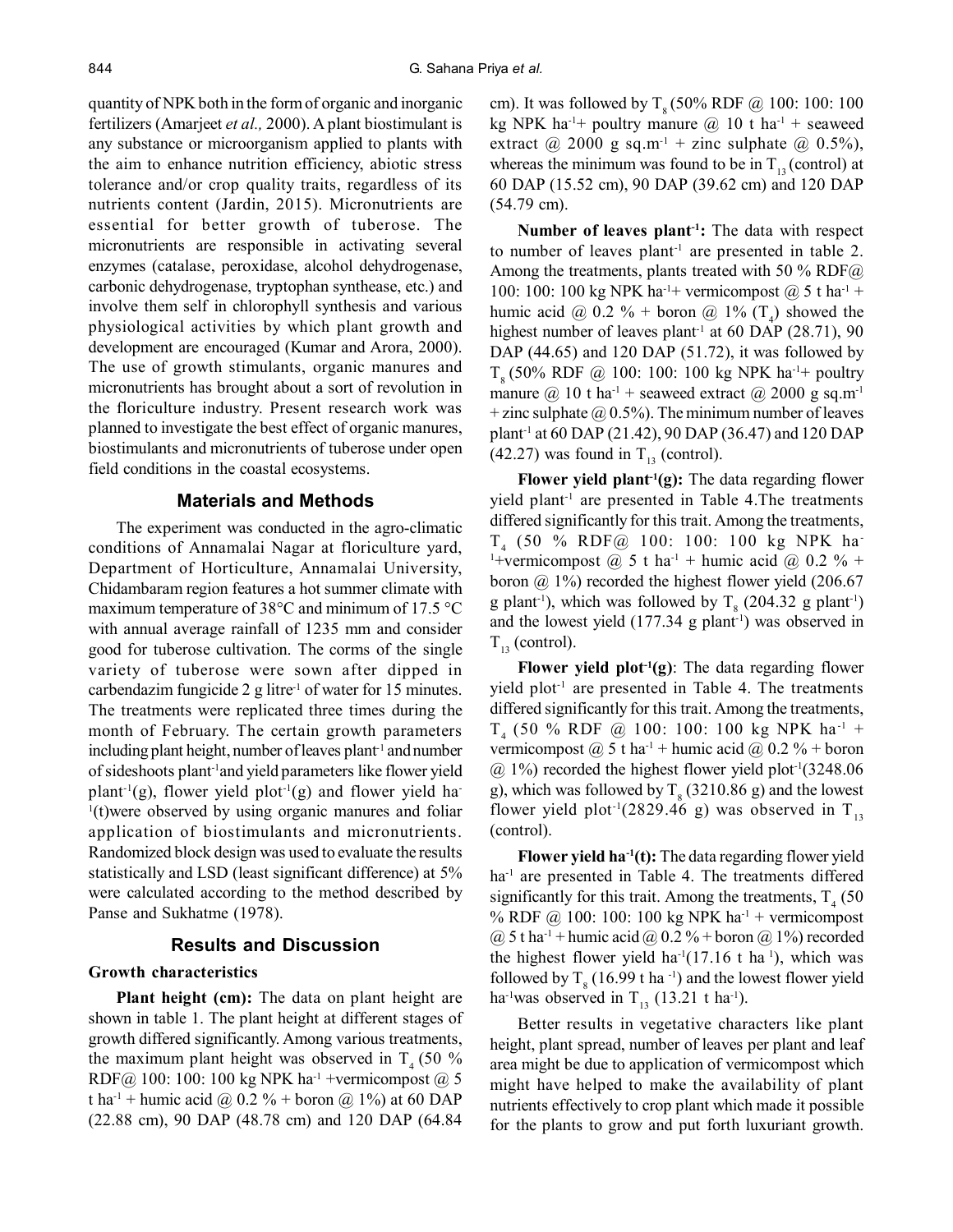Hence these results were supported by the previous findings of Patil (2004) in tuberose; Bhalla *et al.* (2006) in gladiolus; Suseela *et al*., (2016), Yathindra *et al*. (2016) and Pal *et al*. (2017) in tuberose for better growth parameters like plant height, number of leaves plant<sup>-1</sup> and number of sideshoots plant-1and yield parameters like flower yield plant<sup>-1</sup>(g), flower yield plot<sup>-1</sup>(g) and flower yield  $ha^{-1}(t)$ . The general lookout of the treated plot was also observed to be better as per the farmer's observation. Early flowering and high yield are considered as important criteria to choose the best treatment.

## **Conclusion**

In light of the above discussions, it could be concluded that foliar application of 50 % RDF  $\omega$  50: 50: 50 kg NPK ha<sup>-1</sup> + vermicompost  $\omega$  5 t ha<sup>-1</sup> along with foliar

**Table 1:** Effect of organic manures, biostimulants and micronutrients on plant height (cm) in tuberose (*Polianthes tuberosa* L.) cv. Prajwal.

| <b>Treatments</b>                                                                                                                         | Plant height (cm) |       |                |
|-------------------------------------------------------------------------------------------------------------------------------------------|-------------------|-------|----------------|
|                                                                                                                                           | 60 DAP            |       | 90 DAP 120 DAP |
| T <sub>1</sub> -50% RDF + vermicompost $(a)$ 5 t ha <sup>-1</sup> + seaweed<br>extract $\omega$ 2% sq.m <sup>-1</sup> + boron $\omega$ 1% | 21.65             | 47.21 | 63.10          |
| T <sub>2</sub> -50% RDF + poultry manure@ 10 t ha <sup>-1</sup> + seaweed extract@ 2% sq.m <sup>-1</sup> + boron@ 1%                      | 20.44             | 45.65 | 61.37          |
| $T_1$ - 50% RDF + neem cake@ 1t ha <sup>-1</sup> + seaweed extract@ 2% sq.m <sup>-1</sup> + boron@ 1%                                     | 18.73             | 43.46 | 58.94          |
| $Ta$ - 50% RDF + vermicompost@ 5 t ha <sup>-1</sup> + humic acid@ 0.2% + boron@ 1%                                                        | 22.88             | 48.78 | 64.84          |
| T <sub>5</sub> -50% RDF + poultry manure@ 10 t ha <sup>-1</sup> + humic acid + boron@ 1%                                                  | 21.10             | 46.50 | 62.31          |
| $T_c$ - 50% RDF + neem cake $\omega$ 1t ha <sup>-1</sup> + humic acid $\omega$ 0.2%<br>+ boron@ $1\%$                                     | 19.89             | 44.94 | 60.58          |
| T <sub>7</sub> -50% RDF + vermicompost@ 5 t ha <sup>-1</sup> + seaweed extract@ 2% sq.m <sup>-1</sup> + zinc sulphate@ 0.5%               | 18.17             | 42.73 | 58.13          |
| $T_s$ - 50% RDF + poultry manure@ 10 t ha <sup>-1</sup> + seaweed extract@ 2% sq.m <sup>-1</sup> + zinc sulphate@ 0.5%                    | 22.31             | 48.05 | 64.03          |
| $T_0$ - 50% RDF + neem cake@ 1t ha <sup>-1</sup> + seaweed extract@ 2% sq.m <sup>-1</sup> + zinc sulphate@ 0.5%                           | 20.52             | 45.75 | 61.48          |
| T <sub>10</sub> -50% RDF + vermicompost@ 5 t ha <sup>-1</sup> + humic acid@ 0.2% + zinc sulphate@ 0.5%                                    | 19.32             | 44.22 | 59.78          |
| T <sub>11</sub> -50% RDF + poultry manure@ 10 t ha <sup>-1</sup> + humic acid@ 0.2% + zinc sulphate@ 0.5%                                 | 17.61             | 42.00 | 57.32          |
| $T_{12}$ - 50% RDF + neem cake@ 1t ha <sup>-1</sup> + humic acid@ 0.2% + zinc sulphate@ 0.5%                                              | 22.23             | 47.95 | 63.92          |
| $T_{13}$ - Control                                                                                                                        | 15.52             | 39.62 | 54.79          |
| CD(0.05)                                                                                                                                  | 0.54              | 0.70  | 0.76           |
| S.Ed                                                                                                                                      | 0.27              | 0.35  | 0.38           |

NOTE: RDF- Recommended dosage of fertilizer @ 100:100:100 kg of NPK ha<sup>-1</sup>, humic acid, seaweed extract, boron and zinc as foliar application.

Table 2: Effect of organic manures, biostimulants and micronutrients on number of leaves plant<sup>1</sup> in tuberose (*Polianthes tuberosa L.*) cv. Prajwal.

| <b>Treatments</b>                                                                                                                      | Plant height (cm) |       |                |
|----------------------------------------------------------------------------------------------------------------------------------------|-------------------|-------|----------------|
|                                                                                                                                        | <b>60 DAP</b>     |       | 90 DAP 120 DAP |
| T <sub>1</sub> -50% RDF + vermicompost $(a)$ 5 t ha <sup>-1</sup> + seaweed extract<br>@ 2% sq.m <sup>-1</sup> + boron @ 1%            | 27.50             | 43.27 | 50.09          |
| $T_2$ - 50% RDF + poultry manure@ 10 t ha <sup>-1</sup> + seaweed extract@ 2% sq.m <sup>-1</sup> + boron@ 1%                           | 26.30             | 41.90 | 48.48          |
| T <sub>3</sub> -50% RDF + neem cake@ 1t ha <sup>-1</sup> + seaweed extract@<br>$2\%$ sq.m <sup>-1</sup> + boron( <i>a</i> ) $1\%$      | 24.61             | 39.97 | 46.21          |
| $T4$ - 50% RDF + vermicompost@ 5 t ha <sup>-1</sup> + humic acid@<br>$0.2\% + boron(a) 1\%$                                            | 28.71             | 44.65 | 51.72          |
| $T_s$ - 50% RDF + poultry manure@ 10 t ha <sup>-1</sup> + humic acid<br>+ boron $\omega$ 1%                                            | 26.95             | 42.64 | 49.35          |
| $T_6$ - 50% RDF + neem cake@ 1t ha <sup>-1</sup> + humic acid@ 0.2%<br>+ boron $\omega$ 1%                                             | 25.75             | 41.27 | 47.74          |
| T <sub>7</sub> -50% RDF + vermicompost@ 5 t ha <sup>-1</sup> + seaweed extract@<br>2% sq.m <sup>-1</sup> + zinc sulphate $\omega$ 0.5% | 24.05             | 39.33 | 45.46          |
| $T_s$ - 50% RDF + poultry manure@ 10 t ha <sup>-1</sup> + seaweed<br>extract@ 2% sq.m <sup>-1</sup> + zinc sulphate@ 0.5%              | 28.15             | 44.01 | 50.97          |
| T <sub>o</sub> -50% RDF + neem cake@ 1t ha <sup>-1</sup> + seaweed extract@<br>$2\%$ sq.m <sup>-1</sup> + zinc sulphate (a) 0.5%       | 26.37             | 41.98 | 48.58          |
| T <sub>10</sub> -50% RDF + vermicompost@ 5 t ha <sup>-1</sup> + humic acid@ 0.2% + zinc sulphate@ 0.5%                                 | 25.19             | 40.64 | 47.00          |
| $T_{11}$ - 50% RDF + poultry manure@ 10 t ha <sup>-1</sup> + humic acid@ 0.2% + zinc sulphate@ 0.5%                                    | 23.49             | 38.64 | 44.71          |
| $T_{12}$ - 50% RDF + neem cake@ 1t ha <sup>-1</sup> + humic acid@<br>$0.2\%$ + zinc sulphate $\omega$ 0.5%                             | 28.07             | 43.92 | 50.86          |
| $T_{13}$ - Control                                                                                                                     | 21.42             | 36.47 | 42.27          |
| CD(0.05)                                                                                                                               | 0.53              | 0.60  | 0.72           |
| S.Ed                                                                                                                                   | 0.27              | 0.30  | 0.36           |

NOTE: RDF- Recommended dosage of fertilizer @ 100:100:100 kg of NPK ha<sup>-1</sup>, humic acid, seaweed extract, boron and zinc as foliar application.